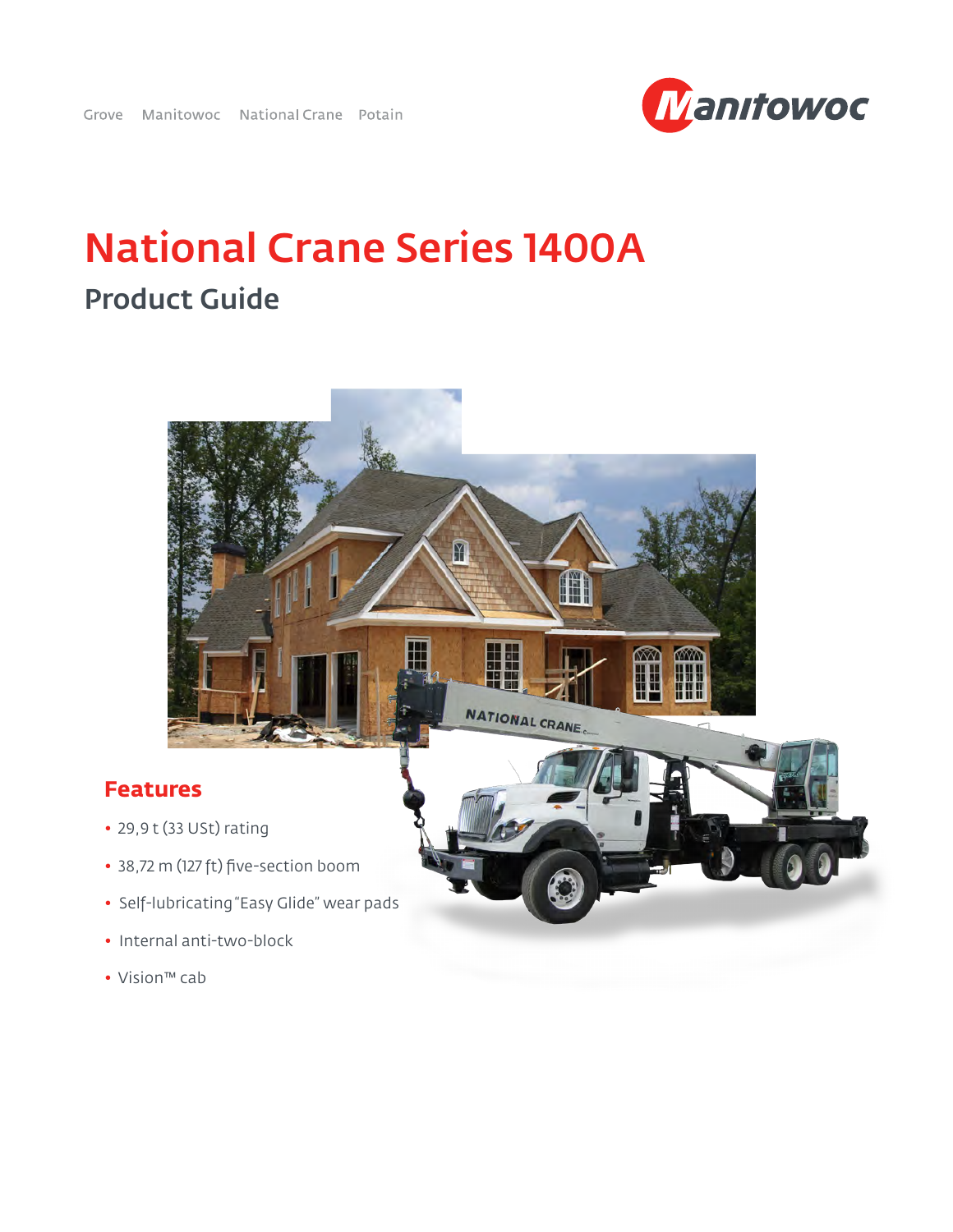## Features

### National Crane Series 1400A

- 29,9 t (33 USt) maximum capacity
- 41,15 m (135 ft) maximum tip height (main boom)
- 52,43m (172 ft) maximum tip height (boom with jib)



### Deluxe operator's cab

Vision Cab™ has a rigid powder coated steel structure, is well insulated, with ample safety glass for operator visibility and comfort. Multi-position seat with arm rest single axis controls, ventilation fans, diesel heater, and wipers. Optional air conditioning is available. Optional open-seat control station in lieu of enclosed cab is available.



### **Outriggers**

Two sets of "H" style outriggers with 7,47 m (24 ft 6 in) span, with removable ball and socket aluminum foot pads. Independent controls located on each side of the crane can be positioned at mid-span setting of 5,18 m (17 ft). Single front stabilizer (SFO) comes with first-up feature.

### Overload protection

All National Crane boom trucks are equipped with overload protection. A Load Moment Indicator (LMI) is standard on all Series 1400A machines. The LMI display console with Work Area Definition System (WADS) is weatherproof. The LCD display is visible in full or low light and displays all crane load lifting values simultaneously.



### Five-section boom

At 38,72 m (127 ft), the Series 1400A five-section boom is the longest in its size range. The long boom allows the operator to perform more lifts without the use of a jib, reducing setup time and improving efficiency. Also available are optional four-section boom lengths and 33,5 m (110 ft).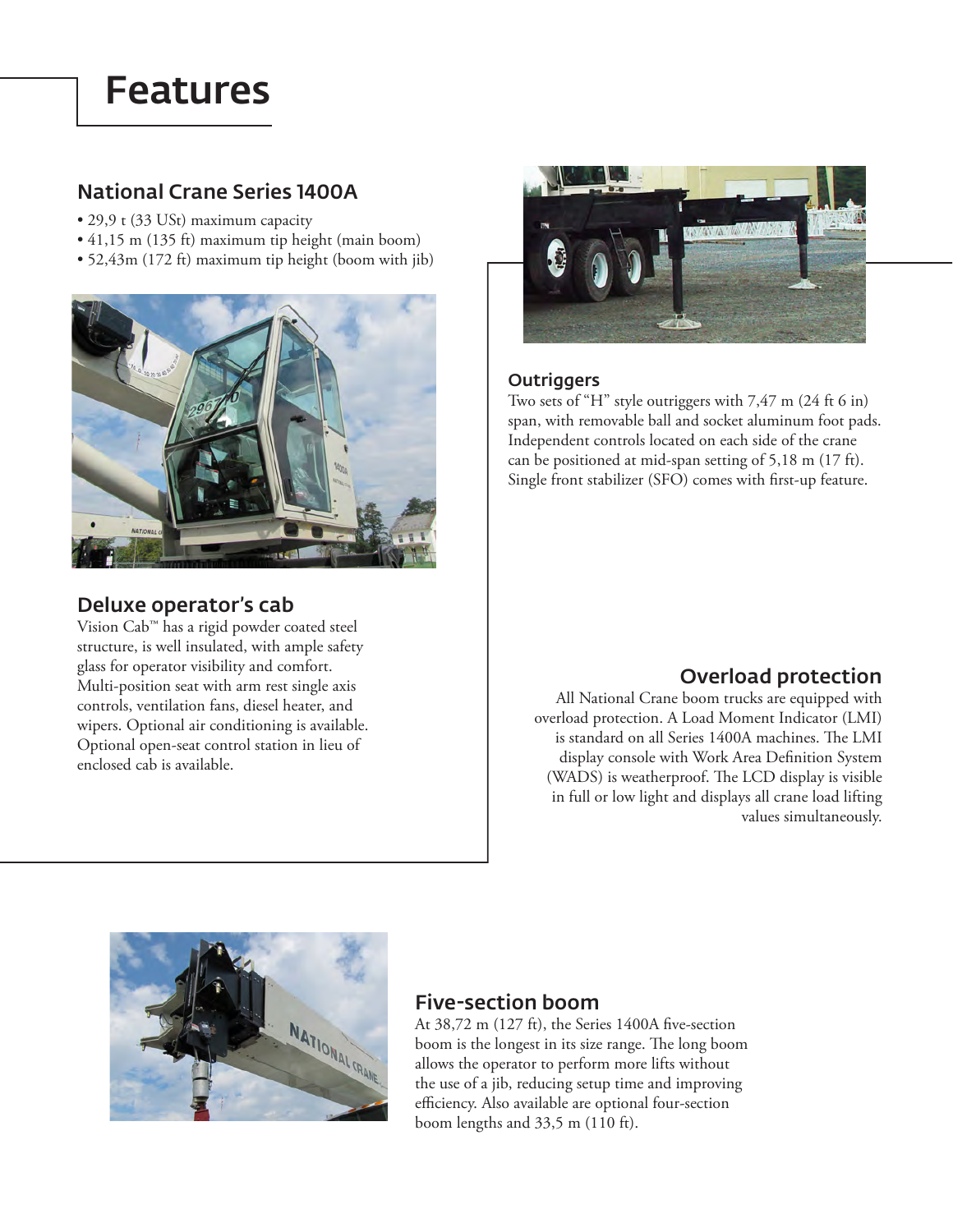## Features

### Best in class performance and serviceability

- The stronger standard torsion box improves rigidity, reduces truck frame flex and reduces the need for counterweight.
- Easy Glide Boom Wear Pads reduce the conditions that cause boom chatter and vibration. The net result is smoother crane operation.
- Speedy-reeve boom tip and sheave blocks simplify rigging changes by decreasing the time needed to change line reeving.
- Crane components painted before assembly reduce the chance of rust, improve serviceability and enhance the appearance of the crane.
- Internal anti-two block wiring standard on the 1400A routes the wiring through the inside of the boom eliminating the possibility of snagging the wire on obstructions.
- Bearings on the boom and retract cables can be greased through access holes in the boom side plates and number of internal boom parts has been reduced improving serviceability.
- The Series 1400A is supplied with continuous rotation standard, along with the "glide swing" feature, allowing free swing during rotation, and a manually applied foot brake.
- Adjustable swing speed comes standard on the 1400A. A control knob located on the swing motor brake release valve can be easily adjusted to the crane operator's swing speed preference.
- Oil cooler mounted at boom rest with electric fan is standard.
- Pressure compensated hydraulic system control valves come with load-sensing variable displacement piston pump.

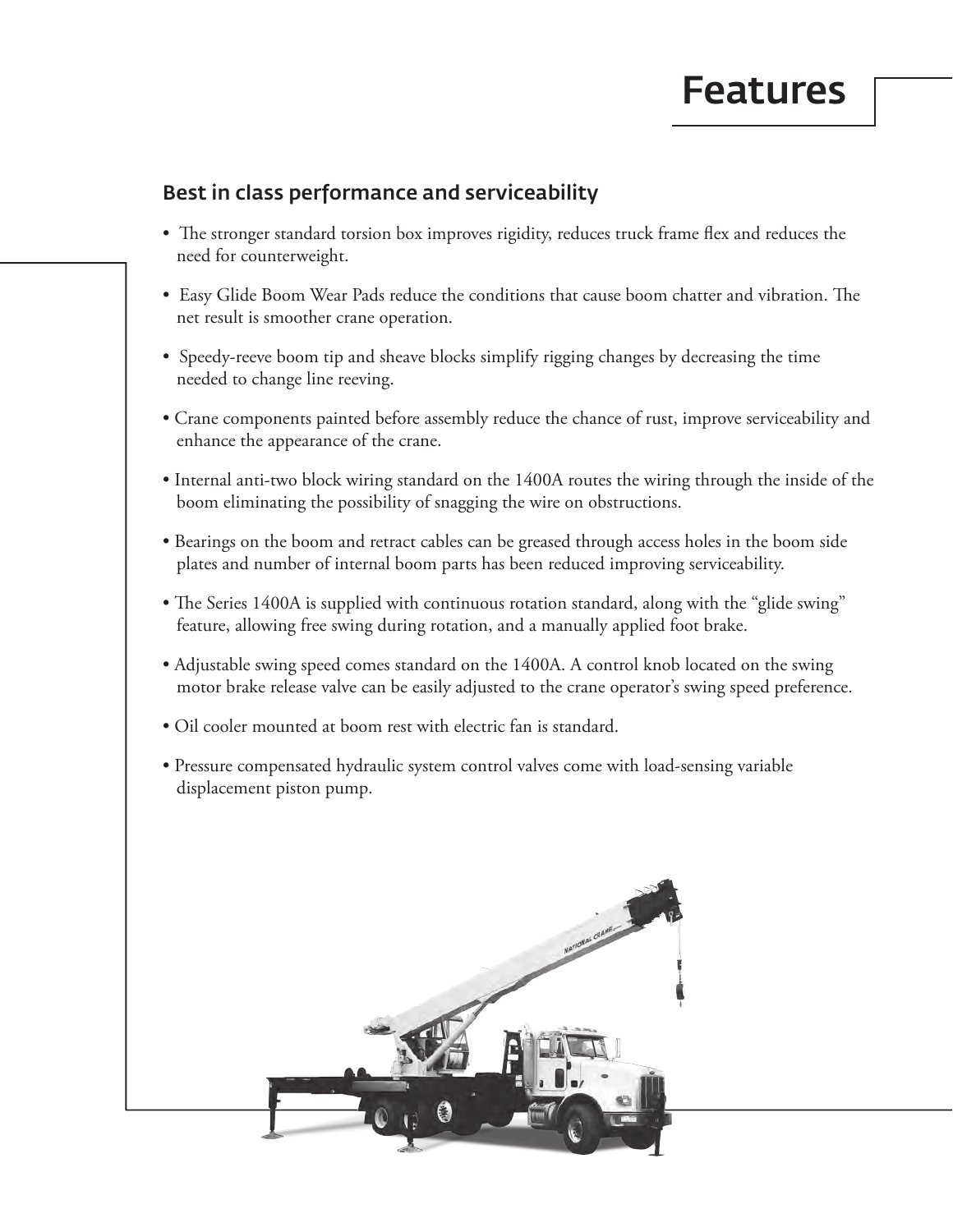## **Contents**

| Mounting configurations   |  |
|---------------------------|--|
| Specifications            |  |
| Capacities                |  |
| Dimensions specifications |  |
| Accessories               |  |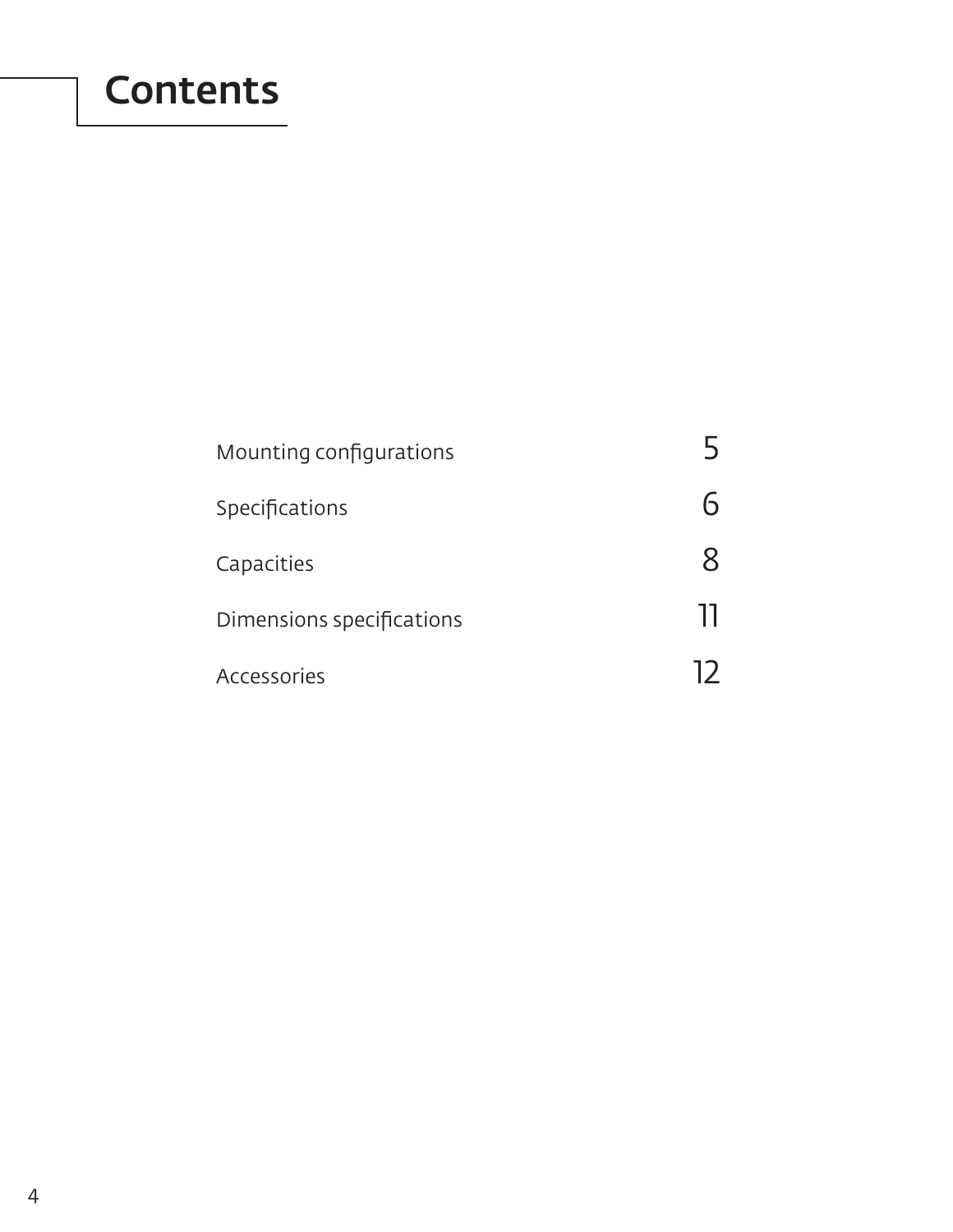# Mounting configuration

The mounting configuration shown is based on the Series 1400A with an 85% stability factor. The complete unit must be installed in accordance with factory requirements and a test performed to determine actual stability and counterweight requirements since individual truck chassis vary. If bare truck weights are not met, counterweight will be required. The front bumper stabilizer (SFO) is required for all installations. Chassis must be equipped with a front frame extension suitable for SFO addition. Contact factory for complete chassis specifications.

The diagram shows the 360° working area that can be achieved with the front stabilizer (standard on the Series 1400A). The front stabilizer is required when extending the boom and lifting loads forward of the outriggers. A minimum of 164 cm<sup>3</sup> (10-in<sup>3</sup>) section modulus at 759 MPa (110,000 psi) is required from the rear of the front spring hanger forward to the front stabilizer. Integral front frame extension required.

\* Required to mount basic crane with 9,15 m (30 ft) jib option. Additional options or heavier bare chassis weights will require additional axles or a GVWR in excess of 24 494 kg (54,000 lb); in some states, special permits for overload are required.

\*\* Estimated axle scale weights prior to installation of crane, stabilizers and subbase for 85% stability.

\*\*\* Includes basic crane without jib, 379 L (100 gal) fuel tank and two workers, 136 kg (300 lb) in cab.

Note: Chassis will require integral extended front frame rails for SFO addition.



### **Truck requirements**

#### **Notes:**

- Gross Vehicle Weight Rating (GVWR) is dependent on all components of the vehicle (axles, tires, springs, frame, etc.) meeting manufacturers' recommendations; always specify GVWR when purchasing trucks.
- Diesel engines require a variable speed governor for smooth crane operation. Electronic fuel-injected engines are required.
- 360° full capacity working area
- All mounting data is based on a National Crane Series 1400A with the standard subbase and an 85% stability factor.
- The complete unit must be installed in accordance with factory requirements, and a test performed to determine actual stability and counterweight requirements per SAE J765; contact the factory for details.
- Transmission neutral safety interlock switch is required.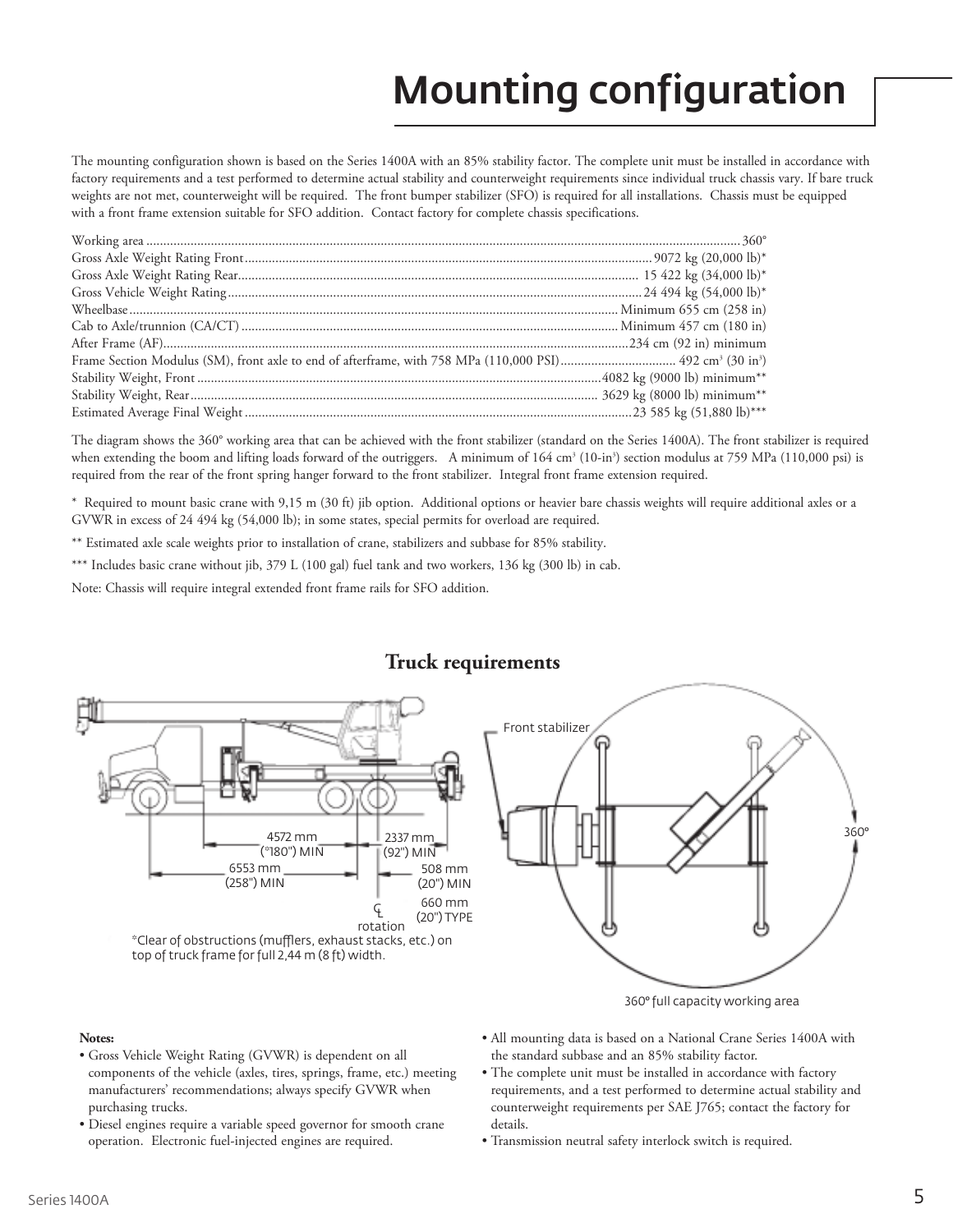## Specifications

#### Boom and jib combinations data

مسحمة أردسس

-9

**Available in two basic models.** 

Model 14110A — Equipped with a 10,16 m - 33,53 m (33 ft 4 in - 110 ft) four-section boom. This model can be equipped with a 9,15 m (30 ft) single section jib or a 9,15 m - 16,46 m (30 ft - 54 ft) two-section jib. Maximum tip height with 9,15 m (30 ft) jib is 44,82 m (147 ft), while maximum tip height with 16,46 m (54 ft) jib is 52,13 m (171 ft).

| 10,16 m - 33,53 m (33 ft 4 in - 110 ft) four-section boom                            | $14FJ30M$ 9,15 m (30 ft) single-section jib                     |
|--------------------------------------------------------------------------------------|-----------------------------------------------------------------|
| 10,16 m - 33,53 m $(33 \text{ ft } 4 \text{ in } -110 \text{ ft})$ four-section boom | <b>14FJ54M</b> 9,15 m - 16,46 m (30 ft - 54 ft) two-section jib |

**Model 14127A** — Equipped with a 9,63 m - 38,72 m (31 ft 7 in - 127 ft) five-section boom. This model can be equipped with a 9,15 m (30 ft) single-section jib. Maximum tip height with 9,15 m (30 ft) jib is 50,00 m (164 ft).

9,63 m - 38,72 m (31 ft 7 in - 127 ft) five-section boom **14FJ30M** 9,15 m (30 ft) single-section jib

**Note:** Maximum tip is measured with outriggers/stabilizers fully extended.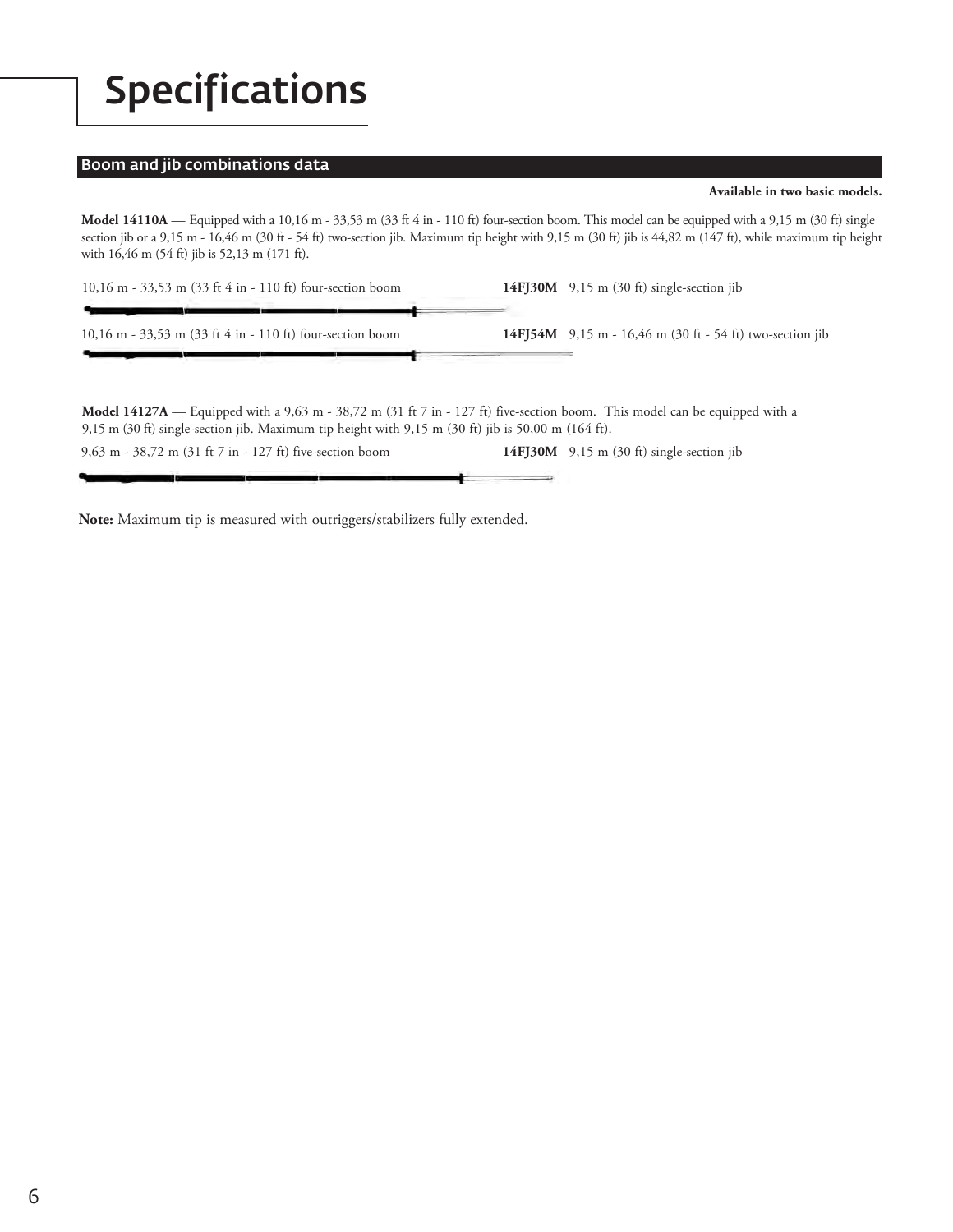# Specifications

### 1400A winch data

- •Do not deadhead line block against boom tip when extending boom
- •Keep at least 3 wraps of
- •Use only 5/8 in diameter 45,400 lb breaking strength
- •MAXIMUM BOOM LENGTH AT MAXIMUM ELEVATION WITH RIGGING SHOWN WITH LOAD BLOCK AT GROUND LEVEL

| Do not deadhead line block<br>against boom tip when<br>extending boom<br>Keep at least 3 wraps of<br>loadline on drum at all times.<br>Use only 5/8 in diameter<br>rotation-resistant cable with<br>45,400 lb breaking strength<br>on this machine.<br>MAXIMUM BOOM LENGTH<br>AT MAXIMUM ELEVATION<br>WITH RIGGING SHOWN<br>WITH LOAD BLOCK AT<br>GROUND LEVEL |                                        |                                 | part line                    | 2 part line                  | 3 part line                         | 4 part line                         | 5 part line                 | 6 part line                    | 7 part line                   | 8 part line                    |
|----------------------------------------------------------------------------------------------------------------------------------------------------------------------------------------------------------------------------------------------------------------------------------------------------------------------------------------------------------------|----------------------------------------|---------------------------------|------------------------------|------------------------------|-------------------------------------|-------------------------------------|-----------------------------|--------------------------------|-------------------------------|--------------------------------|
|                                                                                                                                                                                                                                                                                                                                                                |                                        |                                 |                              |                              |                                     |                                     |                             |                                |                               |                                |
| Winch                                                                                                                                                                                                                                                                                                                                                          | Cable<br>supplied                      | Average<br>breaking<br>strength | Lift<br>and<br>speed         | Lift<br>and<br>speed         | Lift<br>and<br>speed                | Lift<br>and<br>speed                | Lift<br>and<br>speed        | Lift<br>and<br>speed           | Lift<br>and<br>speed          | Lift<br>and<br>speed           |
| Low speed                                                                                                                                                                                                                                                                                                                                                      | 5/8" diameter<br>rotation<br>resistant | 20 593 kg<br>$(45.400 \, lb)$   | 4082 kg<br>(9000 lb)         | 8165 kg<br>(18,0001b)        | 12 247 kg<br>(27,000 lb)            | 16 329 kg<br>(36,0001b)             | 20 412 kg<br>(45,0001b)     | 24 494 kg<br>(54,000 lb)       | 28 576 kg<br>(63,000 lb)      | 29 937 kg<br>(66,000 lb)       |
|                                                                                                                                                                                                                                                                                                                                                                |                                        |                                 | 52 $m/min$<br>$(170$ fpm $)$ | $26$ m/min<br>$(85$ fpm $)$  | $17 \text{ m/min}$<br>$(57$ fpm $)$ | $13 \text{ m/min}$<br>$(43$ fpm)    | $10$ m/min<br>(34 from)     | 9 m/min<br>(28 fpm)            | 7 m/min<br>(24 fpm)           | $6$ m/min<br>$(21$ fpm $)$     |
| High speed                                                                                                                                                                                                                                                                                                                                                     | 5/8" diameter<br>rotation<br>resistant | 20 593 kg<br>(45,4001b)         | 1996 kg<br>(4400 lb)         | 3992 kg<br>(8800 lb)         | 5987 kg<br>$(13,200 \, lb)$         | 7983 kg<br>(17,6001b)               | 9979 kg<br>(22,0001b)       | 11 975 kg<br>$(26, 400 \, lb)$ | 13 971 kg<br>$(30,800 \, lb)$ | 15 967 kg<br>$(35,200 \, lb)$  |
|                                                                                                                                                                                                                                                                                                                                                                |                                        |                                 | 104 m/min<br>$(340$ fpm $)$  | 52 $m/min$<br>$(170$ fpm $)$ | 34 m/min<br>(113 from)              | $26 \text{ m/min}$<br>$(85$ fpm $)$ | $21$ m/min<br>$(68$ fpm $)$ | 17 m/min<br>$(57$ fpm)         | $15$ m/min<br>$(49$ fpm $)$   | $13 \,$ m/min<br>$(43$ fpm $)$ |

| Winch              | Full drum pull                                              | Allowable cable pull |
|--------------------|-------------------------------------------------------------|----------------------|
| Standard planetary | 1996 kg (4400 lb) high speed<br>4082 kg (9000 lb) low speed | 4119 kg (9080 lb)    |

| Loadline deduct   |                  |                 |  |  |  |  |  |
|-------------------|------------------|-----------------|--|--|--|--|--|
| <b>Block type</b> | Rating           | Weight          |  |  |  |  |  |
| Aux boom head     |                  | 45 kg (100 lb)  |  |  |  |  |  |
| Downhaul weight   | 4,53 t (5 USt)   | 82 kg (180 lb)  |  |  |  |  |  |
| 1-sheave block    | 13,60 t (15 USt) | 170 kg (375 lb) |  |  |  |  |  |
| 2-sheave block    | 22,67 t (25 USt) | 290 kg (640 lb) |  |  |  |  |  |
| 3-sheave block    | 31,74 t (35 USt) | 395 kg (870 lb) |  |  |  |  |  |
| 4-sheave block    | 32,65 t (36 USt) | 440 kg (970 lb) |  |  |  |  |  |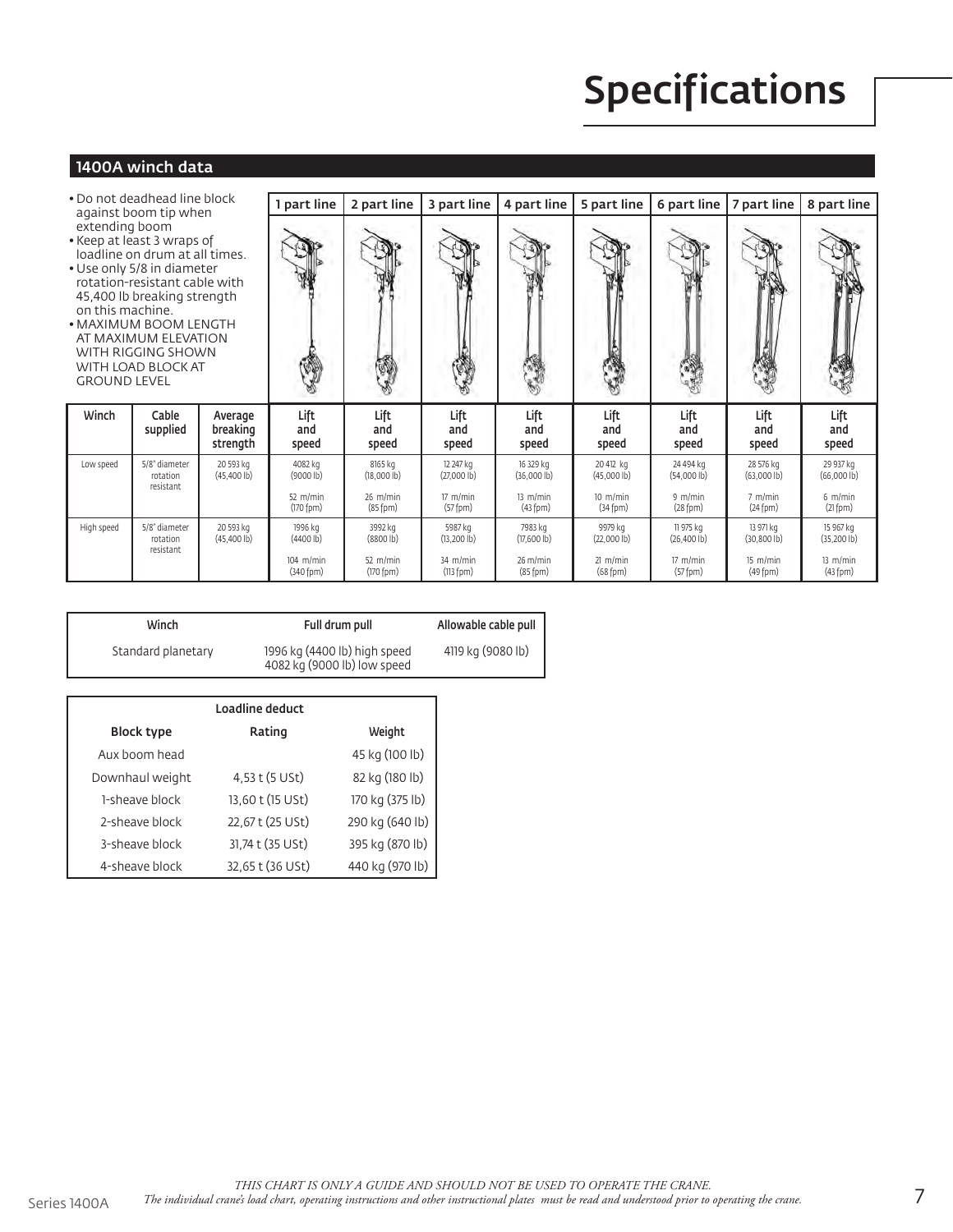## Capacities

#### 110 ft boom with 30 ft - 54 ft jib, full-span outrigger

Other Series 1400A Load Rating Charts are available. National Crane will send you a chart on request – or you may secure needed load rating information through your nearest National Crane dealer.



#### **CAUTION:**

- **• Do not operate crane booms, jib extensions, any accessories or loads within 3 m (10 ft) of live power lines or other conductors of electricity.**
- Jib and boom capacities shown are maximum for each section.
- Do not exceed capacities at reduced radii.
- Load ratings shown on the appropriate charts are maximum allowable loads with the crane mounted on a factory-approved truck and all outriggers at either full span or at mid span range and set on a firm level surface so that the crane is level and all tires are suspended.
- Always level the crane with the level indicator located on the crane. The operator must reduce load to allow for factors such as wind,
- ground conditions, operating speeds and their effects on freely suspended loads.
- Overloading this crane may cause structural collapse or instability.
- Weights on any accessories attached to the boom or loadline must be deducted from the load chart capacities.
- Do not exceed jib capabilities at any reduced boom lengths.
- Do not deadhead lineblock against boom tip when extending boom or winching up.

54 ft JIB (lb)

- Keep at least three wraps of loadline on drum at all times.
- Use only specified cable with this machine.

#### **NOTE:**

- 1. Operate with jib by radius when main boom is fully extended. If necessary increase boom angle to maintain loaded radius.
- 2. Operate with jib by boom angle when main boom is not fully extended. Do not exceed rated jib capacities at any reduced boom lengths.

|                       |                                             |                      |                       |                  |                       |                  |                       |                  | <b>Load chart</b>                          |                  |       |                       |                       |                              |           |                               |  |  |
|-----------------------|---------------------------------------------|----------------------|-----------------------|------------------|-----------------------|------------------|-----------------------|------------------|--------------------------------------------|------------------|-------|-----------------------|-----------------------|------------------------------|-----------|-------------------------------|--|--|
|                       | 33 ft - 110 ft BOOM RATED LOADS WITHOUT JIB |                      |                       |                  |                       |                  |                       |                  |                                            |                  |       |                       |                       |                              |           |                               |  |  |
| LOAD<br><b>RADIUS</b> | <b>LOADED</b><br><b>BOOM</b>                | 33 ft<br><b>BOOM</b> | LOADED<br><b>BOOM</b> | Α<br>46 ft       | LOADED<br><b>BOOM</b> | в<br>62 ft       | LOADED<br><b>BOOM</b> | C<br>78 ft       | D<br><b>LOADED</b><br><b>BOOM</b><br>94 ft |                  |       | LOADED<br><b>BOOM</b> | 110 ft<br><b>BOOM</b> |                              |           | 30 ft - 54 ft JIB RATED LOADS |  |  |
| (f <sub>t</sub> )     | ANGLE                                       | (I <sub>b</sub> )    | ANGLE                 | BOOM (Ib)        | ANGLE                 | BOOM (Ib)        | ANGLE                 | BOOM (lb)        | ANGLE                                      | BOOM (Ib)        | ANGLE | (Ib)                  | LOAD<br><b>RADIUS</b> | <b>LOADED</b><br><b>BOOM</b> | 30 ft JIB | LOADED<br><b>BOOM</b>         |  |  |
| 6                     | 76.7                                        | 66,000               |                       |                  |                       |                  |                       |                  |                                            |                  |       |                       | (f <sub>t</sub> )     | ANGLE                        | (1b)      | ANGLE                         |  |  |
| 8                     | 72.8                                        | 51,700               |                       |                  |                       |                  |                       |                  |                                            |                  |       |                       | 30                    | 79.1                         | 5050      |                               |  |  |
| 10                    | 68.9                                        | 42.200               | 76                    | 37,000           |                       |                  |                       |                  |                                            |                  |       |                       | 35                    | 77.4                         | 5000      | 79.5                          |  |  |
| 12                    | 64.9                                        | 38,400               | 73.4                  | 33,400           | 78.2                  | 26.900           | 79.4                  |                  |                                            |                  |       |                       | 40                    | 75.6                         | 4950      | 78.1                          |  |  |
| 15                    | 58.6                                        | 32.200               | 69.3                  | 28,000           | 75.6<br>70.2          | 24.900           | 74.8                  | 22,800           | 78.2                                       | 14,100           |       |                       | 45                    | 74.7                         | 4700      | 77.6                          |  |  |
| 20                    | 48.5                                        | 23.900               | 62.2                  | 21.650           |                       | 19.300           | 71                    | 17.900           | 75.1                                       |                  | 77.4  |                       | 50                    | 71.6                         | 4300      | 75                            |  |  |
| 25<br>30              | 33.3                                        | 17,600               | 54.4<br>46.2          | 17,800<br>15,100 | 64.9<br>59.8          | 16.050<br>13.600 | 67                    | 14.550<br>12.300 | 71.9                                       | 12.400<br>11.200 | 75.1  | 9200<br>8700          | 55                    | 69.5                         | 4000      | 73.2                          |  |  |
| 35                    |                                             |                      | 36.3                  | 12.750           | 54                    | 12.050           | 63                    | 10.600           | 68.5                                       | 9750             | 72.5  | 8000                  | 60                    | 67.3                         | 3700      | 71.4                          |  |  |
| 40                    |                                             |                      | 22.9                  | 10.100           | 47.8                  | 10.450           | 58.7                  | 9300             | 65.5                                       | 8550             | 69.6  | 7200                  | 65                    | 65.1                         | 3400      | 69.6                          |  |  |
| 45                    |                                             |                      |                       |                  | 41.6                  | 8750             | 54.5                  | 7800             | 61.9                                       | 7350             | 67    | 6400                  | 70                    | 62.9                         | 3150      | 67.8                          |  |  |
| 50                    |                                             |                      |                       |                  | 33.9                  | 7200             | 49.7                  | 6900             | 58.2                                       | 6250             | 63.9  | 5700                  | 75                    | 60.5                         | 2850      | 66                            |  |  |
| 55                    |                                             |                      |                       |                  | 23.6                  | 5600             | 44.5                  | 6000             | 54.4                                       | 5500             | 60.8  | 4700                  | 80                    | 58                           | 2500      | 64.1                          |  |  |
| 60                    |                                             |                      |                       |                  |                       |                  | 38.6                  | 4900             | 50.5                                       | 4800             | 57.6  | 4000                  | 85                    | 55.5                         | 2000      | 62.2                          |  |  |
| 65                    |                                             |                      |                       |                  |                       |                  | 31.9                  | 4000             | 46.3                                       | 4200             | 54.4  | 3400                  | 90                    | 52.8                         | 1600      | 60.2                          |  |  |
| 70                    |                                             |                      |                       |                  |                       |                  | 23.3                  | 3250             | 41.7                                       | 3450             | 51    | 2700                  | 95                    | 50                           | 1200      | 58                            |  |  |
| 75                    |                                             |                      |                       |                  |                       |                  | 8.7                   | 2500             | 36.6                                       | 2750             | 47.4  | 2300                  | 100                   | 47.1                         | 850       | 55.8                          |  |  |
| 80                    |                                             |                      |                       |                  |                       |                  |                       |                  | 30.7                                       | 2250             | 43.6  | 1800                  | 105                   | 43.9                         | 500       | 53.6                          |  |  |
| 85                    |                                             |                      |                       |                  |                       |                  |                       |                  | 23.5                                       | 1750             | 39.3  | 1200                  | 110                   |                              |           | 51.2                          |  |  |
| 90                    |                                             |                      |                       |                  |                       |                  |                       |                  | 12.5                                       | 1250             | 34.7  | 1000                  | 115                   |                              |           | 48.7                          |  |  |
| 95                    |                                             |                      |                       |                  |                       |                  |                       |                  |                                            |                  | 29.6  | 800                   | 120                   |                              |           | 46.1                          |  |  |
| 100                   |                                             |                      |                       |                  |                       |                  |                       |                  |                                            |                  | 23.3  | 600                   |                       |                              |           |                               |  |  |
|                       |                                             |                      |                       |                  |                       |                  |                       |                  |                                            |                  |       |                       |                       |                              |           |                               |  |  |
|                       | 0                                           | 12,000               | $\circ$               | 7500             | $\Omega$              | 4500             | $\circ$               | 2100             | 0                                          | 1000             |       |                       |                       |                              |           |                               |  |  |

\*Shaded areas are structurally limited capacities.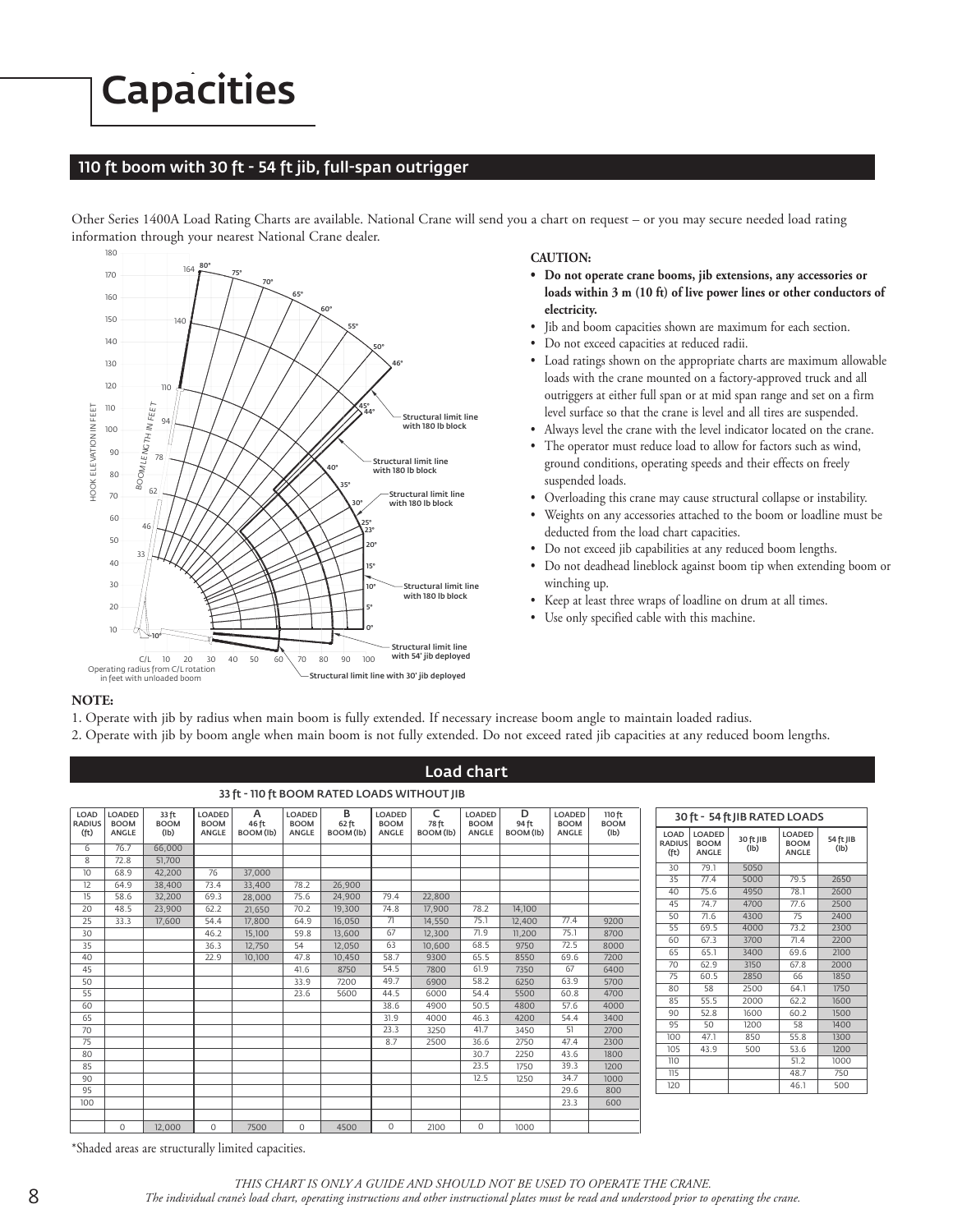# **Capacities**

### 127 ft boom with 30 ft jib, full-span outrigger

Other Series 1400A Load Rating Charts are available. National Crane will send you a chart on request – or you may secure needed load rating information through your nearest National Crane dealer.



#### **CAUTION:**

- **• Do not operate crane booms, jib extensions, any accessories or loads within 3 m (10 ft) of live power lines or other conductors of electricity.**
- Jib and boom capacities shown are maximum for each section.
- Do not exceed capacities at reduced radii.
- Load ratings shown on the appropriate charts are maximum allowable loads with the crane mounted on a factory-approved truck and all outriggers at either full span or at mid span range and set on a firm level surface so that the crane is level and all tires are suspended.
- Always level the crane with the level indicator located on the crane.
- The operator must reduce load to allow for factors such as wind, ground conditions, operating speeds and their effects on freely suspended loads.
- Overloading this crane may cause structural collapse or instability.
- Weights on any accessories attached to the boom or loadline must be deducted from the load chart capacities.
- Do not exceed jib capabilities at any reduced boom lengths.
- Do not deadhead lineblock against boom tip when extending boom or winching up.
- Keep at least three wraps of loadline on drum at all times.
- Use only specified cable with this machine.

#### **NOTE:**

- 1. Operate with jib by radius when main boom is fully extended. If necessary increase boom angle to maintain loaded radius.
- 2. Operate with jib by boom angle when main boom is not fully extended. Do not exceed rated jib capacities at any reduced boom lengths.

#### Load chart

| 32 ft - 127 ft BOOM RATED LOADS WITHOUT JIB |                                       |                                           |                                |                         |                                |                         |                                |                         |                                       |                          |                                |                               |
|---------------------------------------------|---------------------------------------|-------------------------------------------|--------------------------------|-------------------------|--------------------------------|-------------------------|--------------------------------|-------------------------|---------------------------------------|--------------------------|--------------------------------|-------------------------------|
| LOAD<br><b>RADIUS</b><br>(ft)               | <b>IOADED</b><br><b>BOOM</b><br>ANGLE | 32 ft<br><b>BOOM</b><br>(I <sub>b</sub> ) | LOADED<br><b>BOOM</b><br>ANGLE | A<br>51 ft<br>BOOM (lb) | LOADED<br><b>BOOM</b><br>ANGLE | B<br>70 ft<br>BOOM (lb) | LOADED<br><b>BOOM</b><br>ANGLE | C<br>89 ft<br>BOOM (lb) | <b>IOADED</b><br><b>BOOM</b><br>ANGLE | D<br>108 ft<br>BOOM (lb) | LOADED<br><b>BOOM</b><br>ANGLE | 127 ft<br><b>BOOM</b><br>(1b) |
| 6                                           | 76.5                                  | 66.000                                    |                                |                         |                                |                         |                                |                         |                                       |                          |                                |                               |
| $\overline{8}$                              | 72.3                                  | 48.050                                    |                                |                         |                                |                         |                                |                         |                                       |                          |                                |                               |
| 10                                          | 68.2                                  | 41,250                                    | 77.6                           | 33,000                  |                                |                         |                                |                         |                                       |                          |                                |                               |
| 12                                          | 64                                    | 36,300                                    | 75.6                           | 30,050                  |                                |                         |                                |                         |                                       |                          |                                |                               |
| 15                                          | 57.4                                  | 30,700                                    | 71.7                           | 26,200                  | 77.5                           | 22,800                  |                                |                         |                                       |                          |                                |                               |
| 20                                          | 45.2                                  | 24,550                                    | 65.5                           | 20,750                  | 73.3                           | 19,200                  | 77.7                           | 16,800                  |                                       |                          |                                |                               |
| 25                                          | 29.2                                  | 19,900                                    | 59                             | 17,050                  | 68.9                           | 15,600                  | 74.5                           | 14.400                  | 78                                    | 12,400                   |                                |                               |
| 30                                          |                                       |                                           | 51.9                           | 14,600                  | 64.3                           | 13,100                  | 71                             | 12,050                  | 75.3                                  | 10,700                   | 77.9                           | 8000                          |
| 35                                          |                                       |                                           | 44                             | 12,550                  | 59.5                           | 10,900                  | 67.4                           | 9900                    | 72.7                                  | 9200                     | 75.9                           | 7700                          |
| 40                                          |                                       |                                           | 34.6                           | 10,100                  | 54.5                           | 9400                    | 64.1                           | 8500                    | 69.9                                  | 8000                     | 73.7                           | 7300                          |
| 45                                          |                                       |                                           | 23.4                           | 8050                    | 49.6                           | 8250                    | 60.4                           | 7400                    | 66.9                                  | 6900                     | 71.4                           | 6500                          |
| 50                                          |                                       |                                           |                                |                         | 43.7                           | 7050                    | 56.4                           | 6350                    | 63.8                                  | 5650                     | 68.8                           | 5650                          |
| 55                                          |                                       |                                           |                                |                         | 36.9                           | 5900                    | 52.3                           | 5700                    | 60.7                                  | 4950                     | 66.2                           | 4700                          |
| 60                                          |                                       |                                           |                                |                         | 28.9                           | 4800                    | 48                             | 5100                    | 57.4                                  | 4350                     | 63.3                           | 3600                          |
| 65                                          |                                       |                                           |                                |                         | 17.5                           | 3850                    | 43.1                           | 4200                    | 54.1                                  | 3900                     | 60.7                           | 3200                          |
| 70                                          |                                       |                                           |                                |                         |                                |                         | 37.8                           | 3400                    | 50.6                                  | 3450                     | 58                             | 2800                          |
| 75                                          |                                       |                                           |                                |                         |                                |                         | 31.7                           | 2700                    | 46.8                                  | 2850                     | 55.2                           | 2500                          |
| 80                                          |                                       |                                           |                                |                         |                                |                         | 24.2                           | 2150                    | 42.8                                  | 2300                     | 52.3                           | 2200                          |
| 85                                          |                                       |                                           |                                |                         |                                |                         | 12.8                           | 1600                    | 38.4                                  | 1800                     | 49.3                           | 1950                          |
| 90                                          |                                       |                                           |                                |                         |                                |                         |                                |                         | 33.4                                  | 1350                     | 46                             | 1500                          |
| 95                                          |                                       |                                           |                                |                         |                                |                         |                                |                         | 27.7                                  | 950                      | 42.4                           | 1100                          |
| 100                                         |                                       |                                           |                                |                         |                                |                         |                                |                         | 20.6                                  | 600                      | 38.7                           | 750                           |
|                                             |                                       |                                           |                                |                         |                                |                         |                                |                         |                                       |                          |                                |                               |
|                                             | 0                                     | 12,800                                    | 0                              | 5400                    | 0                              | 2600                    | $\circ$                        | 1100                    |                                       |                          |                                |                               |

| 30 ft JIB RATED LOADS                      |                                |                   |  |  |  |  |
|--------------------------------------------|--------------------------------|-------------------|--|--|--|--|
| LOAD<br><b>RADIUS</b><br>(f <sub>t</sub> ) | LOADED<br><b>BOOM</b><br>ANGLE | 30 ft JIB<br>(1b) |  |  |  |  |
| 35                                         | $\overline{78.6}$              | 3850              |  |  |  |  |
| 40                                         | 77.1                           | 3700              |  |  |  |  |
| 45                                         | 75.4                           | 3550              |  |  |  |  |
| 50                                         | 73.8                           | 3400              |  |  |  |  |
| 55                                         | 72.1                           | 3250              |  |  |  |  |
| 60                                         | 70.3                           | 3100              |  |  |  |  |
| 65                                         | 68.5                           | 2950              |  |  |  |  |
| 70                                         | 66.5                           | 2700              |  |  |  |  |
| 75                                         | 64.5                           | 2550              |  |  |  |  |
| 80                                         | 62.4                           | 2300              |  |  |  |  |
| 85                                         | 60.2                           | 2100              |  |  |  |  |
| 90                                         | 58                             | 1850              |  |  |  |  |
| 95                                         | 55.6                           | 1650              |  |  |  |  |
| 100                                        | 53.2                           | 1300              |  |  |  |  |
| 105                                        | 50.6                           | 950               |  |  |  |  |
| 110                                        | 47.8                           | 650               |  |  |  |  |

THIS CHART IS ONLY A GUIDE AND SHOULD NOT BE USED TO OPERATE THE CRANE.

National Crane 900H 9 *The individual crane's load chart, operating instructions and other instructional plates must be read and understood prior to operating the crane.*Series 1400A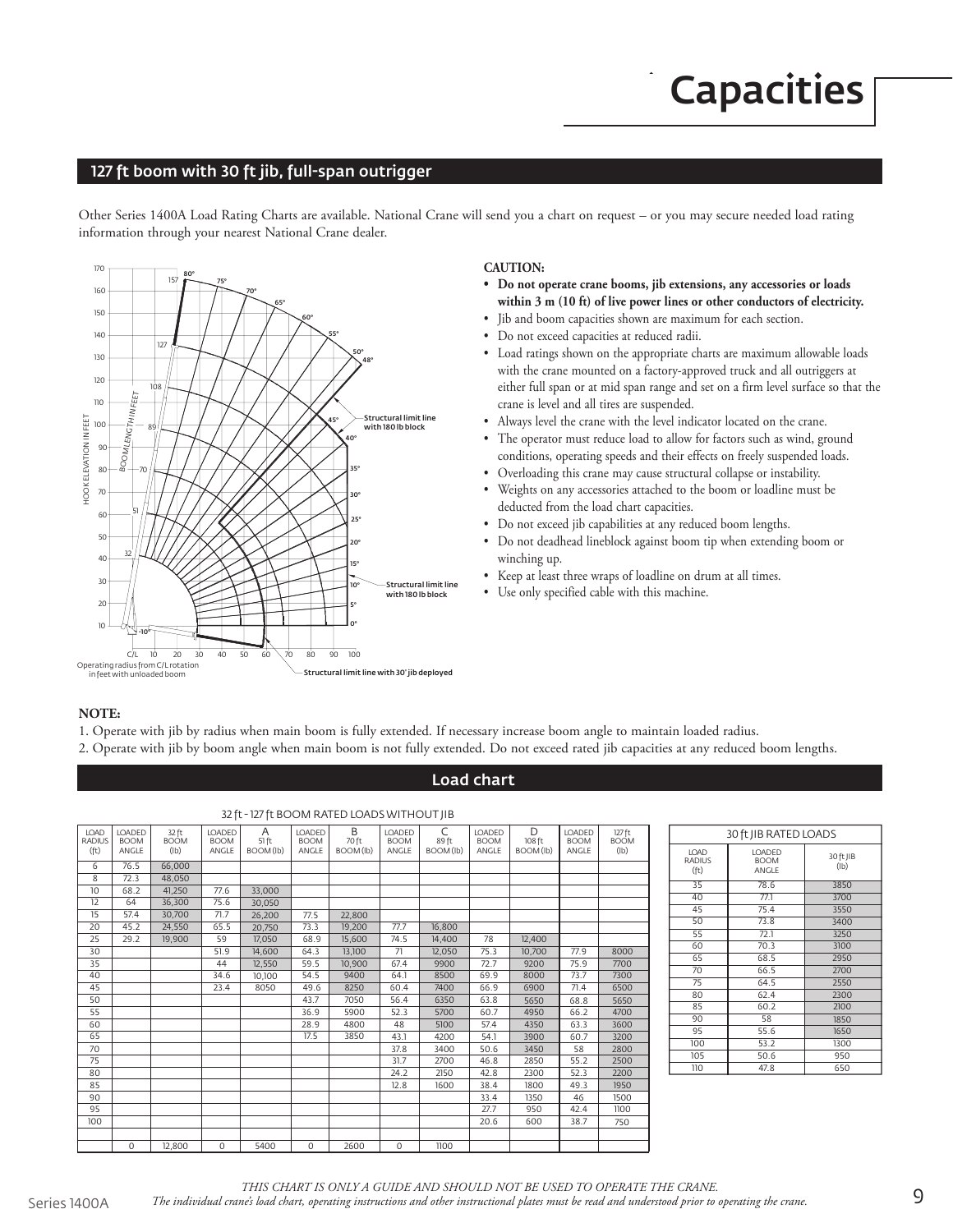# **Dimensions**



Dimensions are in mm (in) unless otherwise specified.

Tailswing<br>R1473 (58.0) Single Winch - 14100A/14110A<br>R1628 (64.1) Single Winch - 14127A Tailswing R1910 (75.2) Dual Winch - 14100A/14110A R2065 (81.3) Single Winch - 14127A **EZA** 



| G center of gravity from centerline |                 |                           |  |  |  |  |  |
|-------------------------------------|-----------------|---------------------------|--|--|--|--|--|
| <b>Series</b>                       |                 | w/oil weight <sup>*</sup> |  |  |  |  |  |
| 14110A                              | 2083 mm (82 in) | 13 868kg (30,510 lb)      |  |  |  |  |  |
| 14127A                              | 2159 mm (85 ft) | 14 718 kg (32,380 lb)     |  |  |  |  |  |

promic decl \*Weight includes all items including complete HO outriggers, 82 kg (180 lb)<br>\*Weight includes all items including complete HO outriggers, 82 kg (180 lb) downhaul weight, reservoir, decks, ladders and SFO. Booms fully retracted. Pump, and PTO not included.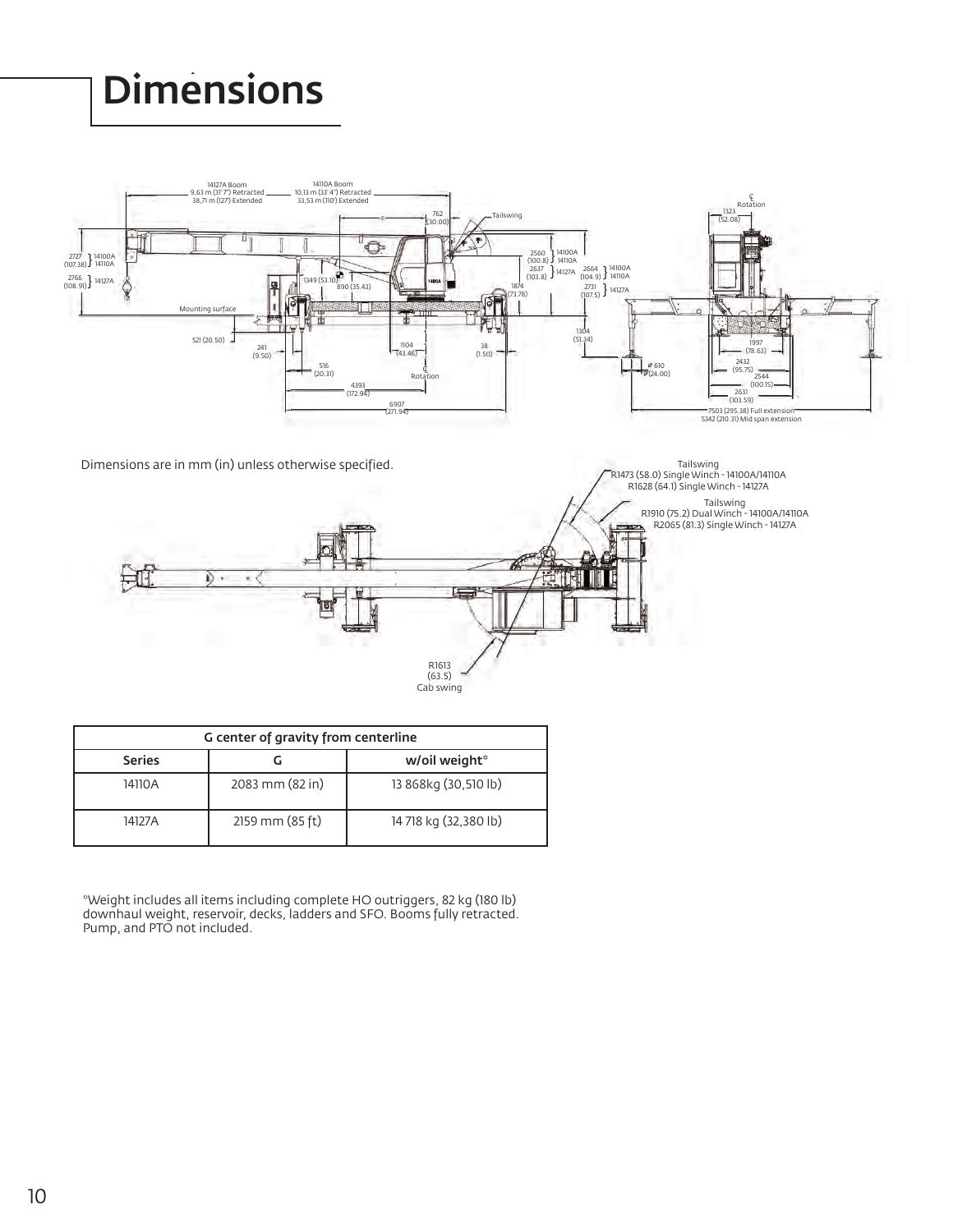## Accessories

| Radio Remote Controls -<br>Eliminate the handling and maintenance concerns that accompany cabled                                                |                                                                                         |
|-------------------------------------------------------------------------------------------------------------------------------------------------|-----------------------------------------------------------------------------------------|
| remotes. Operate to a range of about 76 m (250 ft), varying with conditions.                                                                    | $\bullet$ NB4R                                                                          |
| Heavy-duty Personnel Basket -                                                                                                                   |                                                                                         |
| One and two person baskets for main boom and jib are available.                                                                                 | $\bullet$ BSA-1<br>• BSA-R1 (provides rotation)<br>$\bullet$ BSAY-1<br>$\bullet$ BSAY-2 |
| Air Conditioning -<br>Back of cab mounted - self contained modular unit with in-cab cool air outlets.<br>Requires 130+ amp. chassis alternator. | $\bullet$ AC                                                                            |
| <b>Outrigger Controls</b> at operator's seat in addition to ground controls.                                                                    | $\bullet$ ICORC                                                                         |
| <b>Open Seat Controls</b>                                                                                                                       | $\bullet$ SSC                                                                           |
| <b>Auxiliary Winch-</b><br>9000 lb line pull with 375 ft of 5/8 in diameter rotation-resistant wire rope.                                       | • WOAW                                                                                  |
| Spanish-Language Danger Decals, Control Knobs,<br>and Operators' Manuals                                                                        | $\cdot$ SDD<br>$\cdot$ SOM                                                              |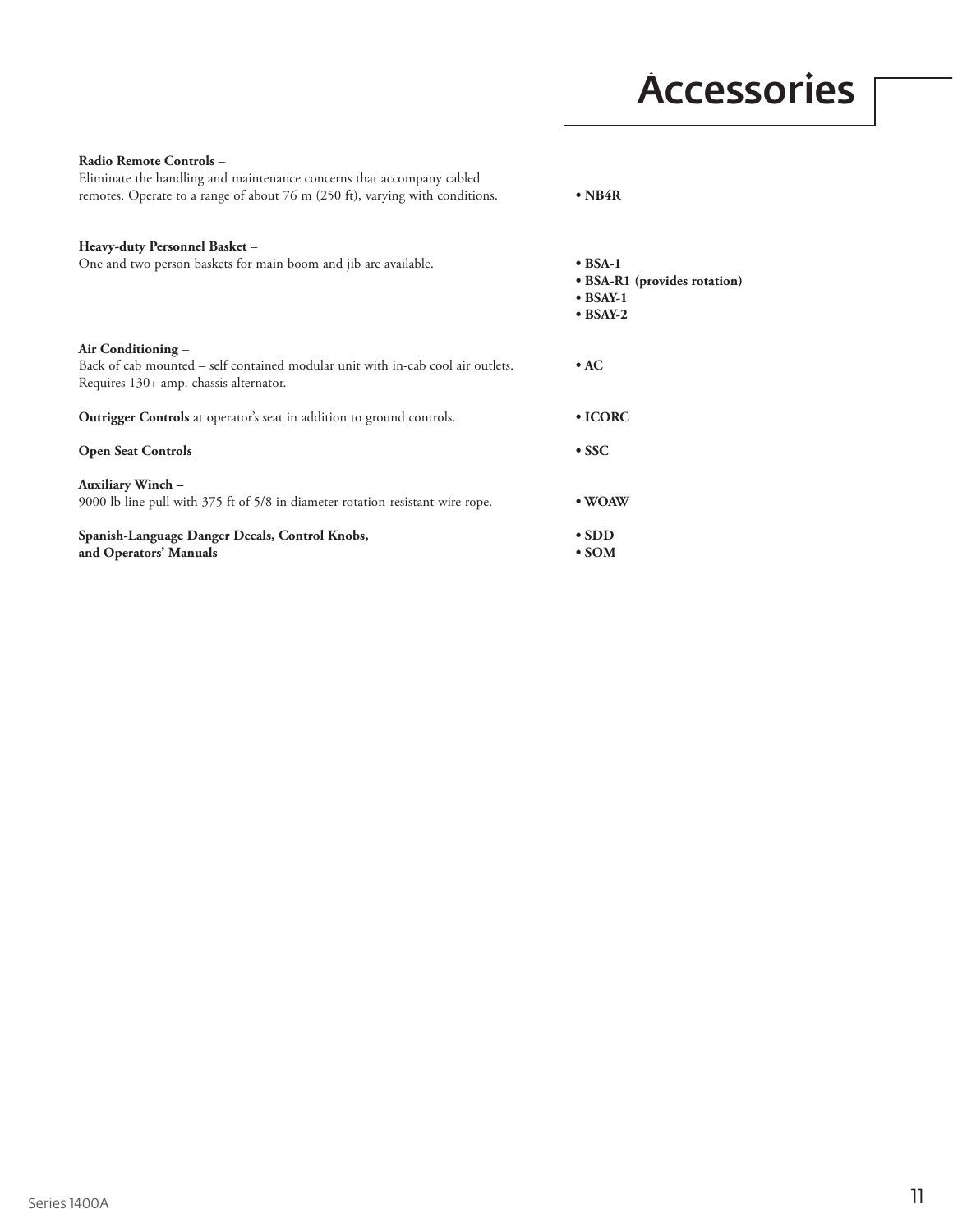## **Notes**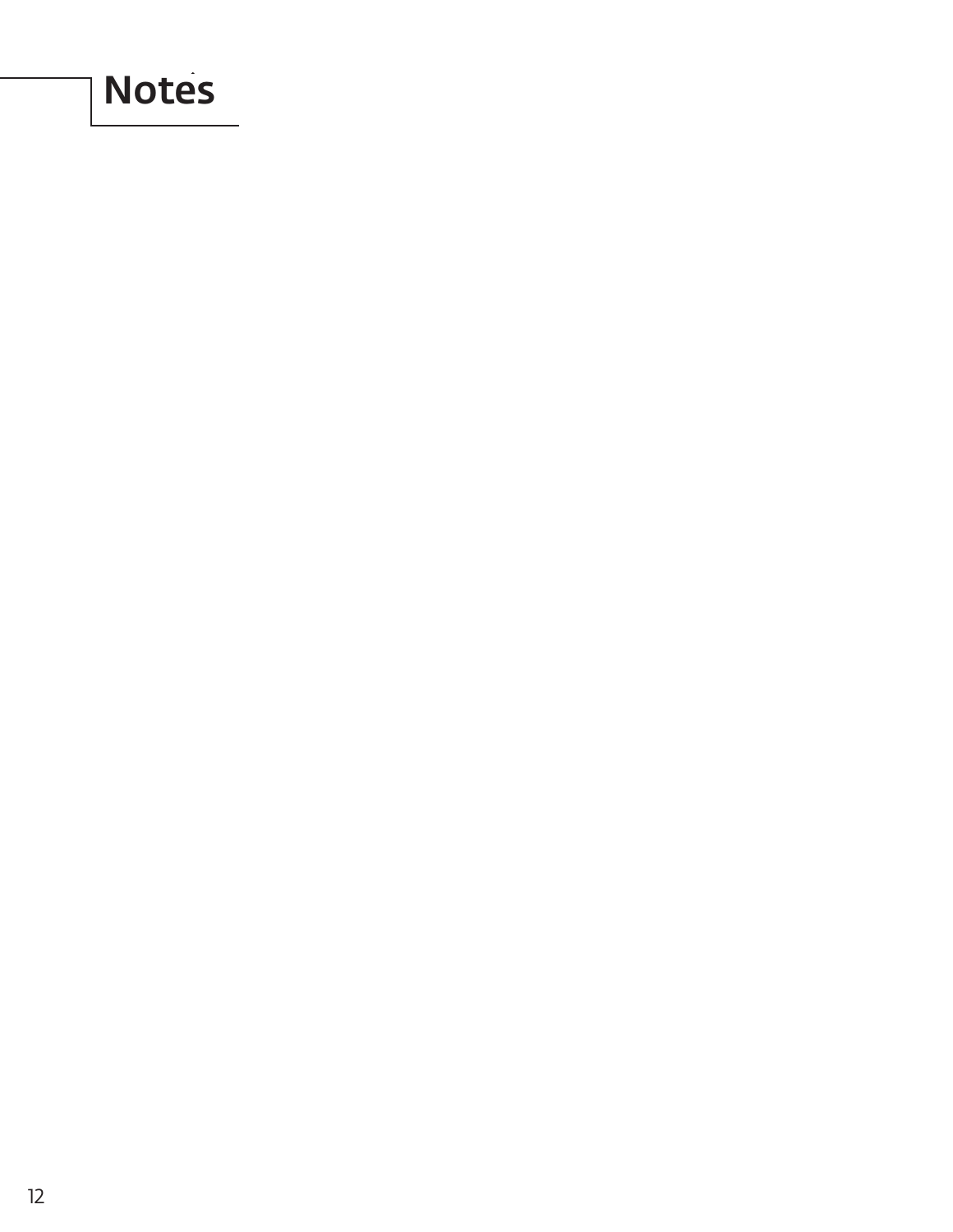# **Section Motes**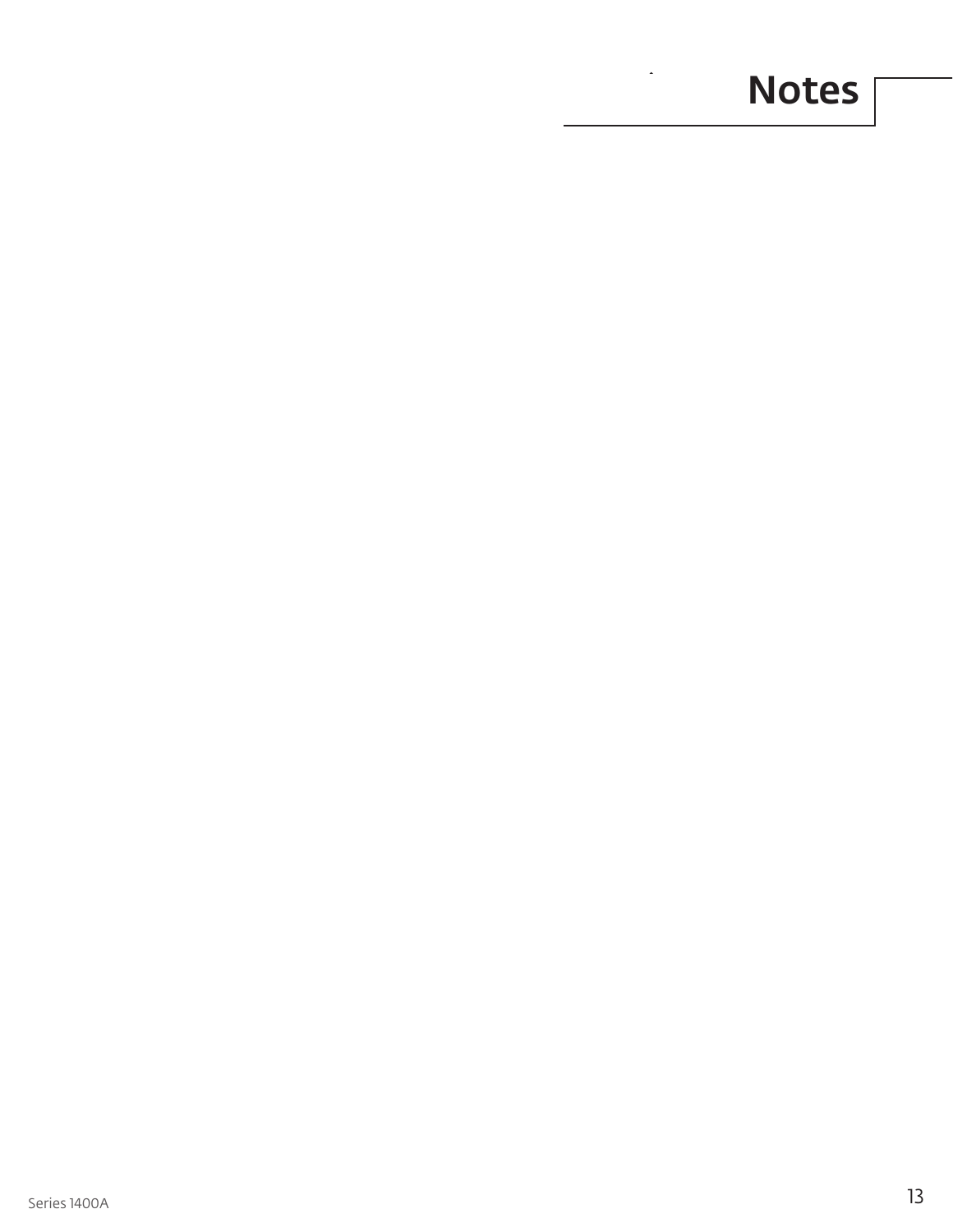## **Notes**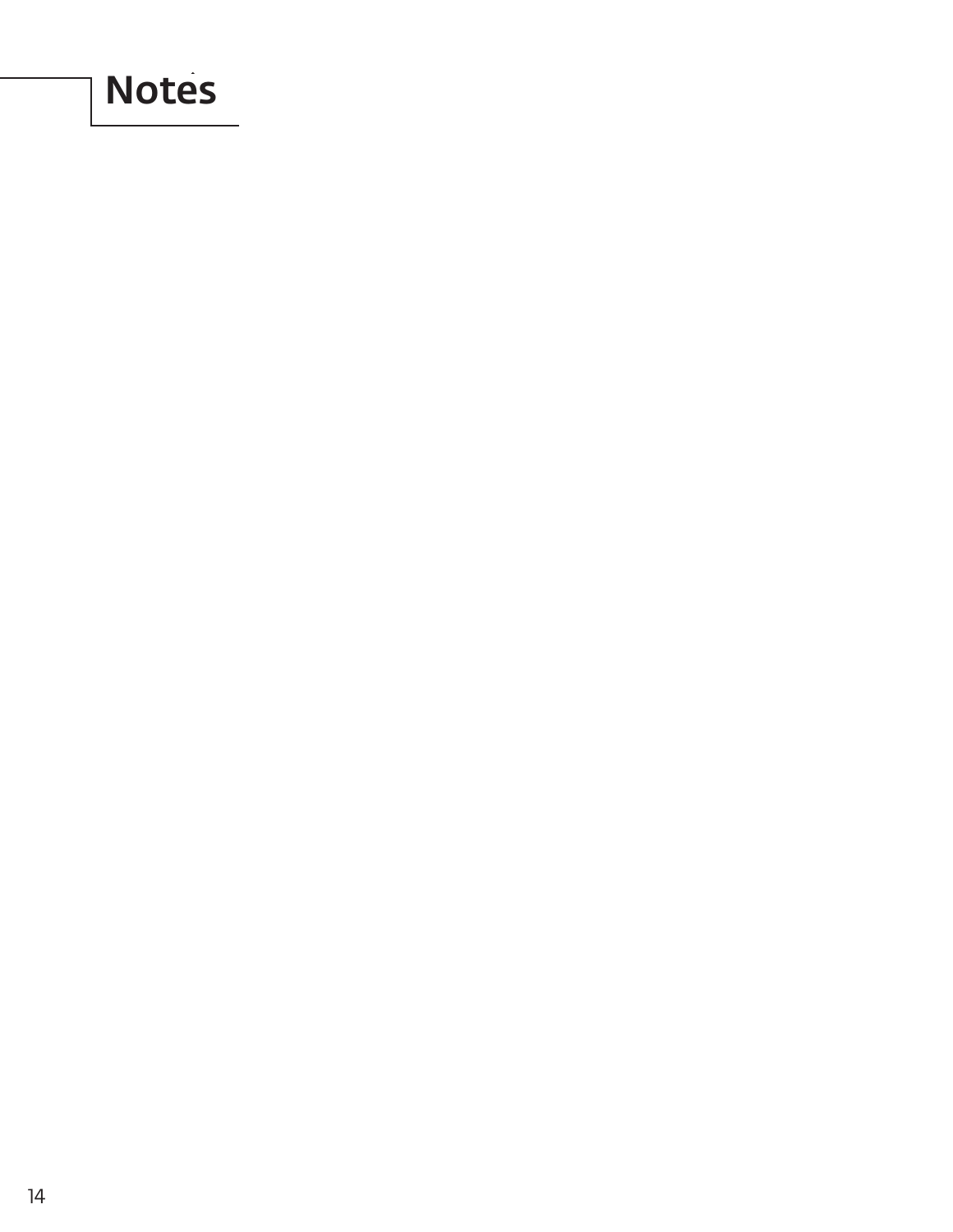# **Section Motes**